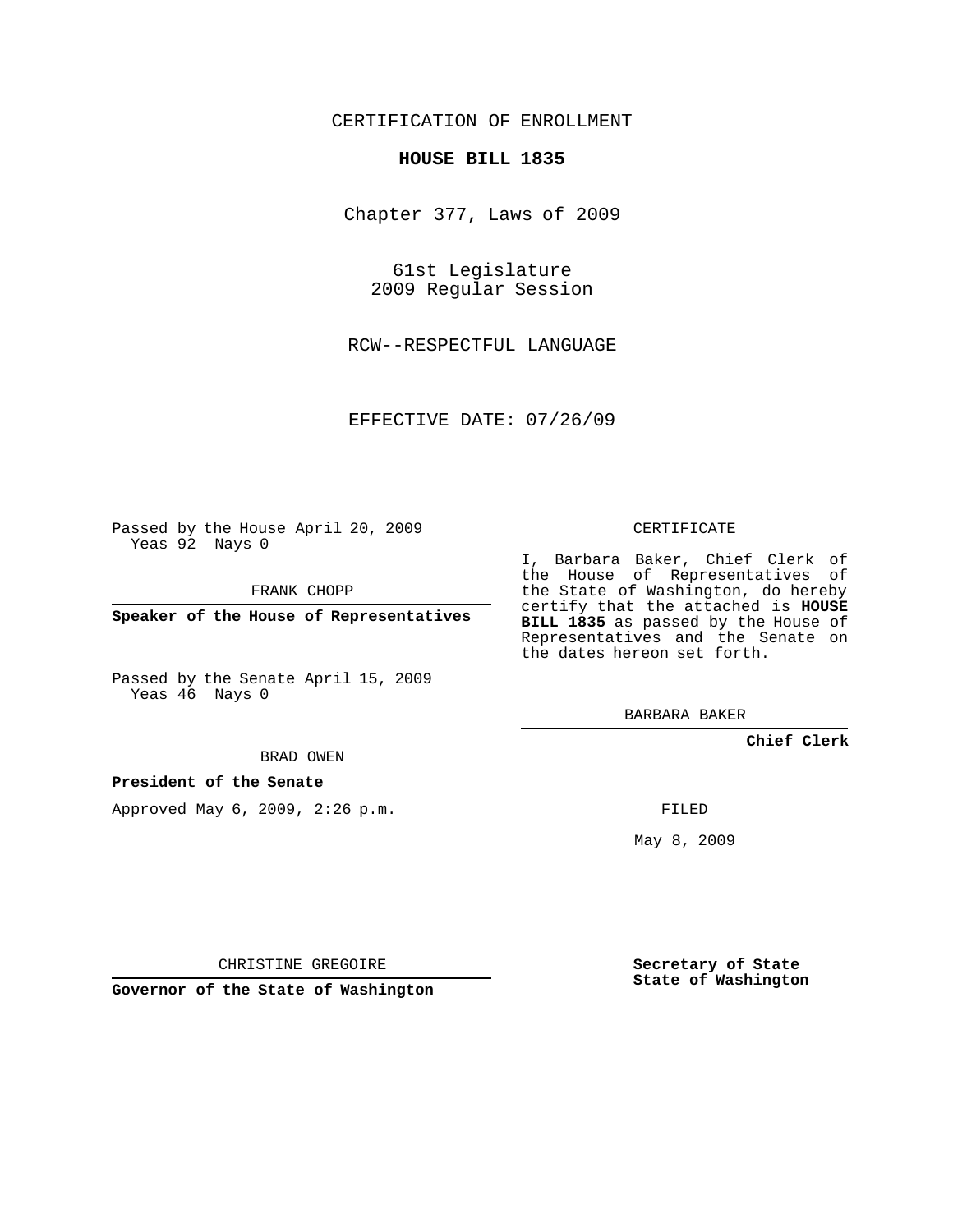# **HOUSE BILL 1835** \_\_\_\_\_\_\_\_\_\_\_\_\_\_\_\_\_\_\_\_\_\_\_\_\_\_\_\_\_\_\_\_\_\_\_\_\_\_\_\_\_\_\_\_\_

\_\_\_\_\_\_\_\_\_\_\_\_\_\_\_\_\_\_\_\_\_\_\_\_\_\_\_\_\_\_\_\_\_\_\_\_\_\_\_\_\_\_\_\_\_

## AS AMENDED BY THE SENATE

Passed Legislature - 2009 Regular Session

## **State of Washington 61st Legislature 2009 Regular Session**

**By** Representatives Angel, Rolfes, Hinkle, Anderson, Haler, Short, Parker, Johnson, Bailey, Pedersen, and Warnick

Read first time 01/30/09. Referred to Committee on State Government & Tribal Affairs.

 AN ACT Relating to using respectful language in state laws; amending RCW 44.04.280; and creating a new section.

BE IT ENACTED BY THE LEGISLATURE OF THE STATE OF WASHINGTON:

 **Sec. 1.** RCW 44.04.280 and 2004 c 175 s 1 are each amended to read as follows:

 (1) The legislature recognizes that language used in reference to individuals with disabilities shapes and reflects society's attitudes towards people with disabilities. Many of the terms currently used diminish the humanity and natural condition of having a disability. Certain terms are demeaning and create an invisible barrier to inclusion as equal community members. The legislature finds it necessary to clarify preferred language for new and revised laws by requiring the use of terminology that puts the person before the disability.

 (2)(a) The code reviser is directed to avoid all references to: Disabled, developmentally disabled, mentally disabled, mentally ill, mentally retarded, handicapped, cripple, and crippled, in any new statute, memorial, or resolution, and to change such references in any